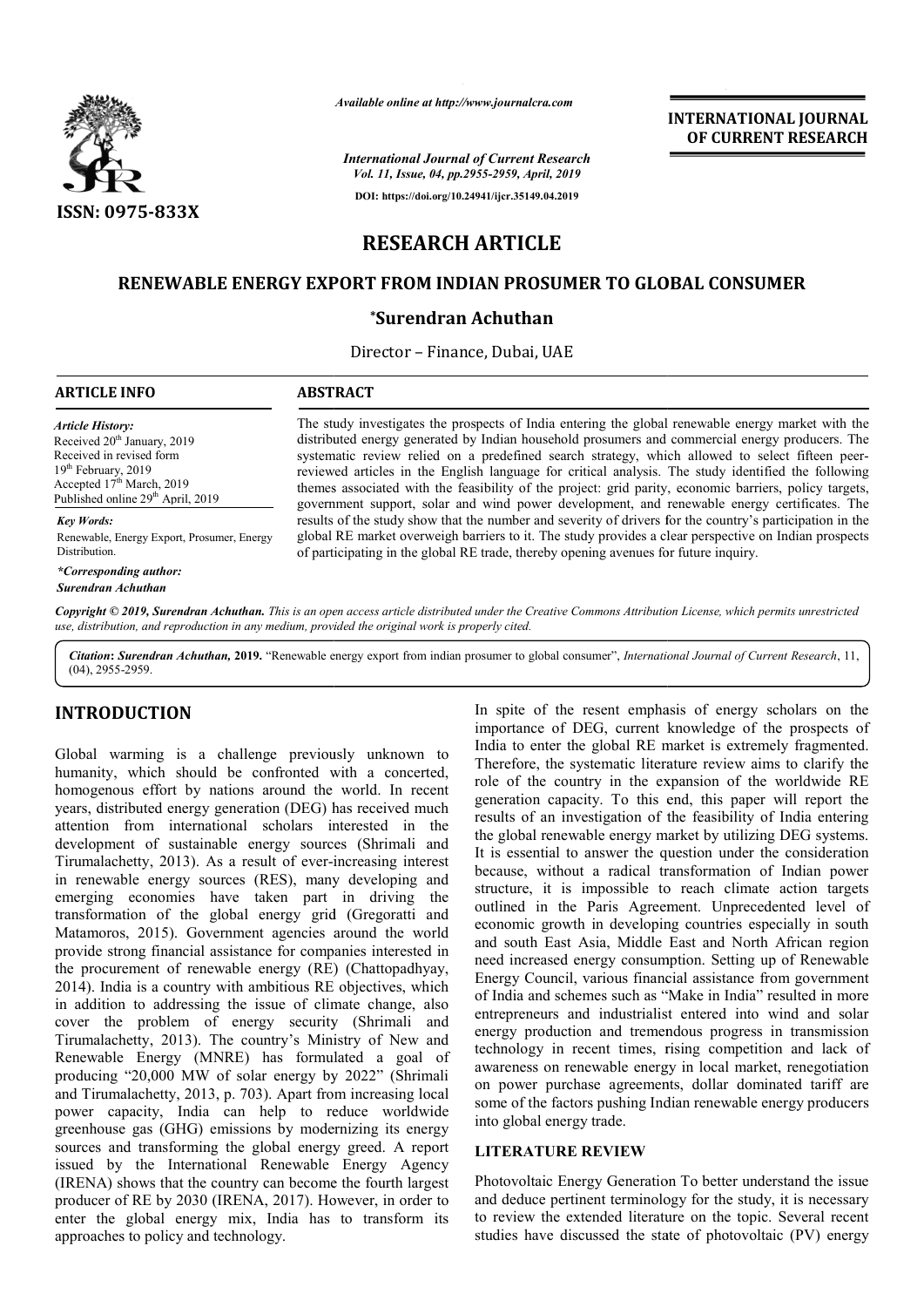generation in India. According to Khare, Nema, and Baredar (2013), the country had 240 MW worth of PV capacity in 2013. Currently, PV-based DEG systems produce energy for the use in heating, ventilation, and air-conditioning (HVAC) applications (Khare *et al*., 2013). However, to further diminish the number of conventional energy sources in the country's energy greed, it is necessary to improve grid parity of its RES. Grid parity refers to "the tip at which the cost of generating electricity from alternative energy becomes equal to or less than the cost of purchasing power from the grid" (Khare *et al*., 2013, p. 4). Grid parity analysis conducted by Breyer and Gerlach (2013) suggests that India is a country that can soon achieve this state because it has high electricity prices and intensive solar irradiation. The scholars argue that an overall share of commercial and prosumer PV energy generation can exceed 20 percent by 2020 (Breyer and Gerlach, 2013). This positive dynamic indicates that renewable investments can both confer enormous economic benefits on India and reduce the country's GHG emissions. Distributed Energy Trading Distributed energy trading is an effective method for decentralizing energy production, thereby increasing the flexibility of a local, regional, or global power grid. The effectiveness of local RES has been demonstrated by numerous studies on massive power outages in Europe (Gregoratti and Matamoros, 2015).

Due to disadvantages of macro energy generation such as a lack of flexibility, low precision, and ineffectiveness of storage units, governments around the world explore the possibility of supplementing their power grids with prosumer microgrids. According to Gregoratti and Matamoros (2015), benefits of microgrids include, but are not limited to, the reliability of power supply, scalability, investment dissolution, and ancillary services. These are nontrivial qualities of decentralized energy production that can ameliorate the issue of energy security in India. Smart Grid In order to implement distributed energy production in India, its power infrastructure has to be completely transformed to facilitate the introduction of multiple power micro-units. To this end, conventional energy grids have to be replaced with new power systems or Smart Grids (SGs), which are capable of aggregating and distributing power produced by commercial and prosumer RES (Hossain *et al*., 2016). Such systems are already utilized in India, Canada, the US, and Japan among other countries (Hossain *et al*., 2016). The innovative use of SGs revolves around Virtual Power Plants (VPPs) or automated electric systems that aggregate "interconnected DGs placed in different locations by managing them to work as a unique power plant" (Aghaei and Alizadeh, 2013, p. 66). Demand Response In order to understand the demand side of commercial and prosumer global RE trading, it is necessary to review triggers of RE consumption. A study by Aghaei and Alizadeh (2013) shows that all demand response programs are driven either by economy, environment, or network. Economic-driven demand is focused on the reduction of energy supply costs and mitigation of price volatility through the use of flexible prosumer and commercial RE producers. Environment-driven triggers are environmental and social considerations of the use of GHG emitting energy sources. Network-driven demand arises from the concerns about system reliability and capacity. All governmental initiatives focused on energy efficiency augmentation are based on these demand triggers (Aghaei and Alizadeh, 2013). When it comes to drivers of DEG in India, the country's widespread energy scarcity is the most important trigger of the change (IRENA, 2017).

A large body of academic literature on the topic points to the fact that the current state of the country's energy security necessitates the development of solar and wind energy farms (Chandel, Shrivastva, Sharma, and Ramasamy, 2016; Gunatilake, Roland-Holst, and Sugiyarto, 2014). The commitment to transform its current power grid is underscored by RE targets outlined by ministry of new and renewable energy (MNRE). The triggers for DEG implementation in India differ from those in European and North American countries. For example, during the following decades, population and income levels are expected to grow faster in India than in Germany and the US. It is projected that the country's population will experience an 18 percent increase by 2030, which will put a strain on its energy system (IRENA, 2017). A rapid rate of population growth requires the creation of more than ten million jobs each year (IRENA, 2017). Therefore, India's need for renewable and affordable energy exceeds that of other countries.

Neighbourhood RE Trading Currently, the Indian power grid is based on a hundred-year-old electricity generation paradigm (Ilic, Silva, Karnouskos, and Giesemer, 2012). For global prosumer –generated RE trading to be realized, India has to expand the capacity of its neighbourhood RE trading system. The system accumulates excess energy produced by local prosumers and sells it to the local government. At later stages of energy trading, large-scale distribution involves district and regional levels, thereby allowing global export (Ref RE Business Model in Annexure I). However, in order to enter the global energy market, India has to develop demand-driven energy trading at local levels. By participating in a SG, participants can avoid "the transportation costs and energy losses" (Ilic *et al*., 2012, p. 6).

In addition, neighbourhood RE trading allows more efficient management or power networks when compared to conventional power grids. RE Power Generation Policies in India The development of RES in India hinges on a set of overarching policies. The first piece of legislation controlling the country's RES was issued in 2003 (IRENA, 2017). The policy stipulated the development of regional power networks and capacity adaptations necessary for transmission and generation. The National Electricity Policy of India requires regional governments to consume a fixed quota of RE. In 2012, the minimum was 0.25 percent (IRENA, 2017). Recent amendments to the policy presuppose the gradual increase of the minimum to 3 percent in 2022 (IRENA, 2017). Under the Indian Electricity Grid Code (IEGC), which was introduced in 2010, power system operators in the country are mandated to "evacuate the available power from renewable energy sources" (IRENA, 2017, p. 47). The Indian Electricity Policy drafted by the Planning Commission of India requires the creation of RE incentive structures such as net-metering policies, feed-in tariff (FIT), and tax rebate certificates (TTRCs) (Tripathi, Mishra, Dubey, Tripathi, and Baredar, 2016). Other legislation approaches supporting the development of DEG in the country have been envisioned by Remote Village Electrification Programme (RVEP) (Tripathi *et al*., 2016). The use of RES is also supported by the Indian Bureau of Energy Efficiency and the Indian Ministry of Railways that launched energy consumption plans several years ago (Tripathi *et al*., 2016). These policies propel the country towards the attainment of self-sustaining levels of RE production.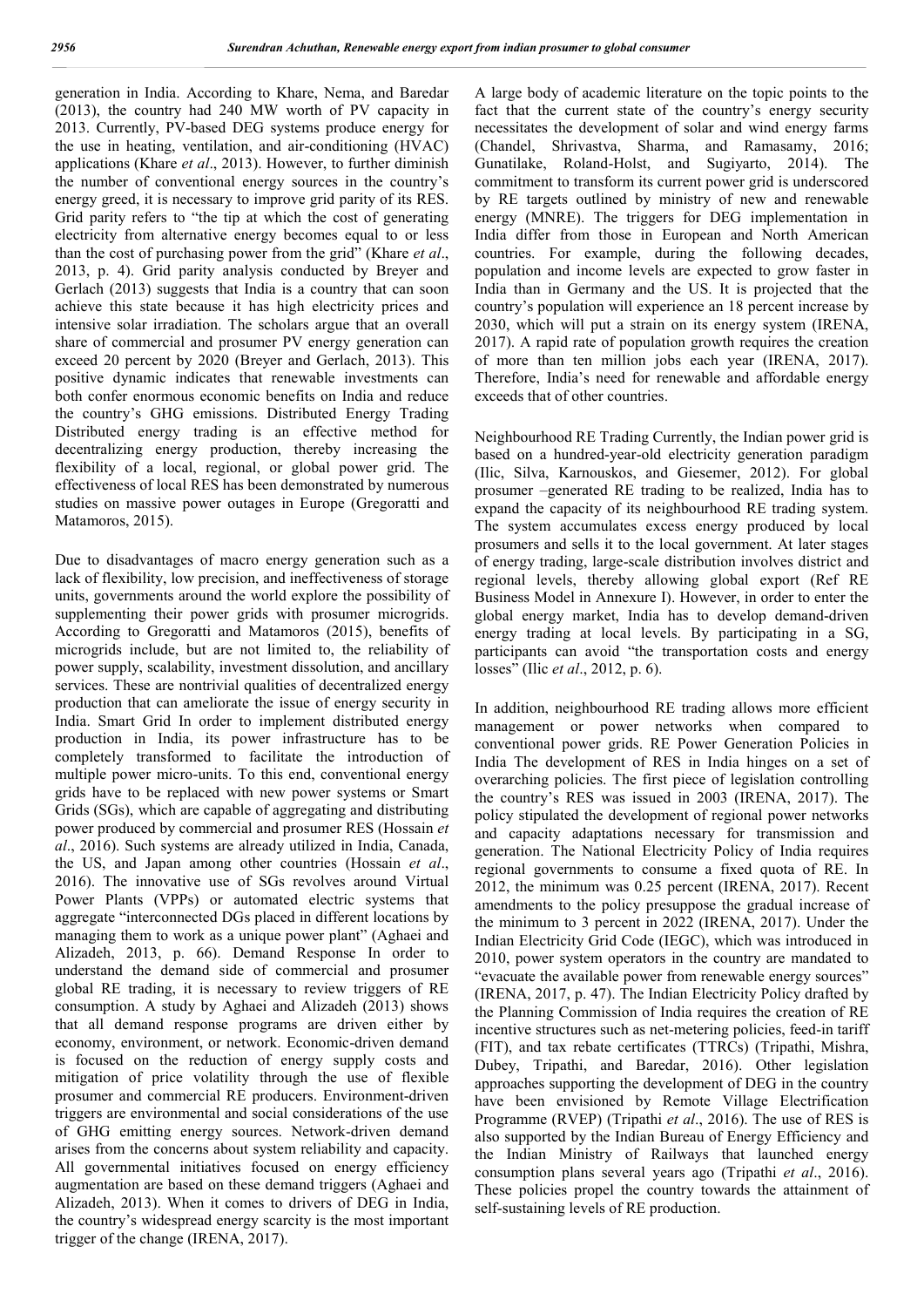# **MATERIALS AND METHODS**

For the purpose of investigating the prospect of India entering the global energy market through the utilization of DEG systems, it is necessary to conduct the systematic review process. The advantage of this type of study over other methods of research output evaluation is its limitation of researcher bias that can substantially diminish the validity of inquiry outcomes (Booth, Sutton, and Papaioannou, 2016). A systematic literature review necessitates a structured approach to the selection and analysis of sources, which reduces the possibility of one's personal views interfering with the context of a study (Booth *et al*., 2016). By conducting a systematic review, it is possible to generate relevant evidence on the utilization of DEG systems in India that can inform both policy and practice. The following key elements of systematic reviews guided the choice of the method: transparency, focus, accessibility, reliability, and clarity. The aim of this study is to systematically summarize the extant literature on RE trading in India and identify emergent themes, thereby expanding the current state of knowledge on the subject.

*Literature Search:* The following databases were searched to identify pertinent studies: the Alternative Fuels and Advanced Vehicles Data Centre (AFDC) Publications database, the Office of Scientific and Technical Information (OSTI) Information Bridge and Energy Citations Database, and EBSCO databases. Despite substantial limitations of Google Scholar, the resource was also used to perform the review. Combinations of the following keywords were used during the search process: renewable energy, distributed energy generation, decentralized energy generation, prosumers, energy trading, microgrids, Smart Grids, India, and energy exchange. The search was limited to studies published in peer-reviewed journals prior to 2012 perform the review. Combinations of the following keywords were used during the search process: renewable energy, distributed energy generation, decentralized energy generation, prosumers, energy trading, microgrids, Smart Grids, India, and energy exchange. The search was limited to studies published in peer-reviewed journals prior to 2012. The adopted search strategy also focused on the English language studies.

*Selection:* Titles of articles were scanned in order to exclude duplicates and studies that fell beyond the scope of this investigation. The initial search led to 654 academic publications. In addition, two scholarly articles were discovered by using Google Scholar. Studies were considered potentially relevant when they matched inclusion criteria. The first stage of the search process produced 65 studies. All abstracts of the pertinent studies were read and analysed based on the inclusion and exclusion criteria. The second stage of the selection process led to 23 articles. The number was increased to 28 after backward and forward reference checking. Including the two studies discovered through Google Scholar search, the initial sample size of studies for the review was 30. After reading and analysing full-text versions of the articles, their number was reduced to 15.

*Inclusion and Exclusion Criteria:* The aim of this systematic review is to investigate the feasibility of India entering the global RE market; therefore, the inclusion criteria were set to maximize the number of studies that could be used for the analysis. All studies that did not focus on RE, SGs, RES, DEG systems, RE trading, or PV energy generation were discarded after the initial search. In addition, all papers that did not address the role of RE in either global or Indian energy sectors were excluded from the analysis. The key inclusion criteria for the systematic review were either primary or secondary data on RE, RES, DEG systems, SGs, RE trading, or PV energy generation in India.

## **RESULT AND DISCUSSION**

The renewable energy literature can be characterized along numerous characteristics; however, only several themes pertinent to the feasibility of global energy trading through distributed energy generation (DEG) emerged during the systematic review. These themes were grid parity, economic barriers, policy targets, government support, solar and wind power development, and Renewable Energy Certificates (REC). According to Khare *et al*. (2013), the cost of photo voltaic (PV) energy generation dropped precipitously during the last decade due to the carefully designed governmental policy instruments and financial supports, which encourage innovation and technological advancement that enable companies produce large production of solar panels and wind turbines and its parts, hence the cheaper capital expenses made renewable sources of energy more competitive in global energy market.

India is not well experienced with commercial renewable energy market, however recent announcement of reserve bank of India and various measures taken by central and state governments, which included renewable energy as a priority sector, under this the renewable producer gets various fiscal incentives such as feed-in-tariff (FIT), concessional transmission, renewable purchase obligation (RPO), renewable energy certificate (REC). Furthermore, the scholars estimate grid parity to be achieved by 2019 (Khare *et al*., 2013). It follows that the improvement of operational efficiency of DEG units can make prosumer DEG and trade economically feasible. When it comes to barriers to the adoption of commercial and prosumer solar-to-electricity and wind-toelectricity conversion systems, economic considerations have the highest level of influence. The findings of a study by Allan, Eromenko, Gilmartin, Kockar, and McGregor (2015) show that "higher capital costs, longer payback periods, and the payments for exporting excess electricity" prevent the widespread adoption of DEG use and trading (p. 546). Several lines of evidence suggest that market structure problems such as competition from incumbent substitutes prevent the diffusion of DEG units in the country (Dogl, Holtbrugge, and Schuster, 2012; Negro, Alkemade, and Hekkert, 2012). A study by Alternburg and Engelmeier (2013) shows that the current policy targets of India are aligned with the adoption of DEG systems, which will allow trading energy on the global market. The Jawaharlal Nehru National Solar Mission (JNNSM) has set a target of deploying 2000 MW worth of offgrid solar projects (Quitzow, 2014). It is now well established in several studies that government support of solar and wind power projects in India plays a major role in motivating the commercial use of DEG (Abdmouleh, Alammari, and Gastil, 2015; Khare *et al*., 2013; Sahoo, 2016). It is argued that the following governmental steps have contributed to the adoption of RE in the country: capital subsidy allocation scheme, tax exemption of solar cell imports, generation-based incentives (GBIs), and 80 percent tax depreciation of solar products manufactured according to ministry of new and renewable energy (MNRE) standards (Khare *et al*., 2013; Sahoo, 2016).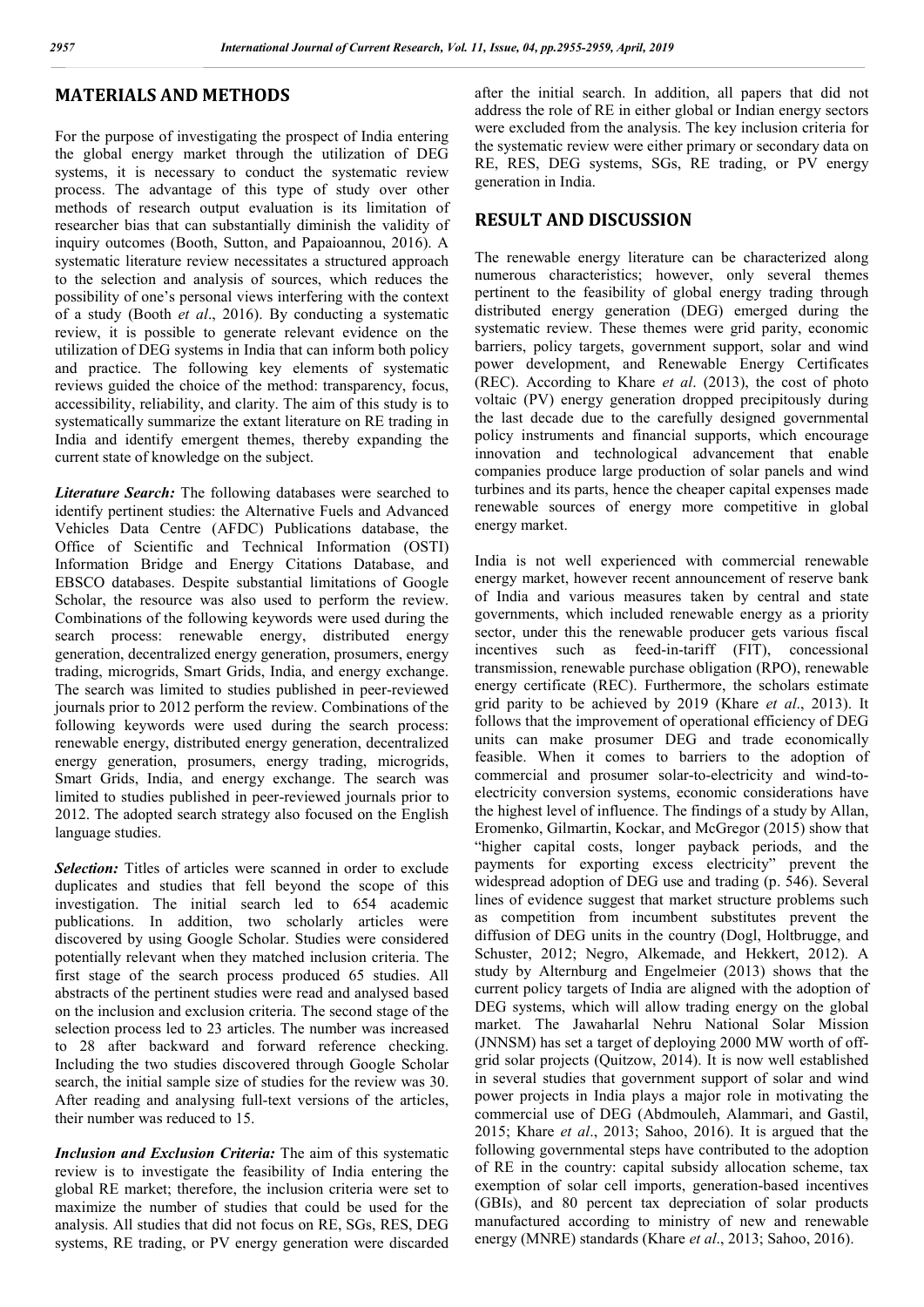A number of authors have considered the effects of solar and wind power development in India (Chattopadhyay, 2014; Luthra, Kumar, Kharb, Ansari, and Shimmi, 2014). Luthra *et al*. (2014) argue that despite the fact that India has a large number of RES, the adoption of SGs is hindered by technical challenges such as wind forecasting, reliability of RES, transmission to load centre, power flow optimization, reactive power compensation, and design of electric appliances. The need for adoption of energy storage systems (ESS) also discourages Indian consumers from the participation in SGs (Ilic *et al*., 2012; Luthra *et al*., 2014). Two studies point to the fact that RE certificates are an effective mechanism for the promotion of DEG in India (Gupta and Purohit, 2013; Shrimali and Tirumalachetty, 2013). However, Gupta and Purohit (2013) state that FIT is more effective in terms of cost competitiveness. The findings of the systematic review suggest that the number and severity of drivers for the widespread adoption of DEG in India overweigh barriers to it. It follows that the current policies of the Indian government aimed at solar and wind energy capacity expansion strengthen the prospects of the country entering the global RE market. The growing global demand for renewable electricity and its production reveal that the gradual implementation of cross border renewable electricity transmission projects on large scale and long distance will create a regional super grids and finally global interconnected network. If regional super grid and long distance global interconnected network emerges increasingly interconnected world, however it require regional consensus and transparent and efficient cross border trading and distribution system between trade partner countries and geo political stability and shared vision for long term mutual trade benefit. A limitation of the study is the inclusion of papers on SGs, which might have diminished the review's reporting quality. The study systematically summarized existing research on the topic, which is extremely fragmented, thereby providing a clear perspective on the country's prospects of entering the global RE trading market.

### **CONCLUSION**

The study investigated the feasibility of India entering the global RE market. It was argued that the widespread adoption of DEG systems and SG technologies is the key to the participation in the global cross border energy trade. The following themes influencing the country's prospects emerged during the systematic review: grid parity, economic barriers, policy targets, government support, solar and wind power development, and REC.The results of the review suggest that the number and severity of drivers for the country's participation in the global RE market overweigh barriers to it.

#### **REFERENCES**

- Abdmouleh, Z., Alammari, R. and Gastil, A. 2015. Review of policies encouraging renewable energy integration and best practices. Renewable and Sustainable Energy Reviews, 45, 249-262.
- Aghaei, J. and Alizadeh, M. I. 2013. Demand response in smart electricity grids equipped with renewable energy sources: A review. Renewable and Sustainable Energy Reviews, 18, 64-72.
- Allan, G., Eromenko, G., Gilmartin, M., Kockar, I. and McGregor, P. 2015. The economics of distributed energy generation: A literature review. Renewable and Sustainable Energy Reviews, 42 1, 543-556.
- Alternburg, T. and Engelmeier, T. 2013. Boosting solar investment with limited subsidies: Rent management and policy learning in India. Energy Policy, 59, 866-874.
- Booth, A., Sutton, A. and Papaioannou, D. 2016. Systematic approaches to a successful literature review 2nd ed.. New York, NY: SAGE.
- Breyer, C. and Gerlach, A. 2013. Global overview on gridparity event dynamics. Progress in Photovoltaics: Research and Applications 21 1 , 121-136.
- Chandel, S. S., Shrivastva, R., Sharma, V. and Ramasamy, P. 2016. Overview of the initiatives in renewable energy sector under the national action plan on climate change in India. Renewable and Sustainable Energy Reviews, 54, 866-873.
- Chattopadhyay, D. 2014. Modelling renewable energy impact on the electricity market in India. Renewable and Sustainable Energy Reviews, 31, 9-22.
- Dogl, C., Holtbrugge, D. and Schuster, T. 2012. Competitive advantage of German renewable energy firms in India and China: An empirical study based on Porter's diamond. International Journal of Emerging Markets, 7 2 , 191-214.
- Gregoratti, D. and Matamoros, J. 2015. Distributed energy trading: The multiple-microgrid case. IEEE Transactions on Industrial Electronics, 62 4 , 2551-2559.
- Gunatilake, H., Roland-Holst, D. and Sugiyarto, G. 2014. Energy security for India: Biofuels, energy efficiency and food productivity, Energy Policy, 65, 1-7.
- Gupta, S. K. and Purohit, P. 2013. Renewable energy certificate mechanism in India: A preliminary assessment. Renewable and Sustainable Energy Reviews, 22, 380-392.
- Hossain, M. S., Madlool, N. A., Rahim, N. A., Selvaraj, J., Pandey, A. K. and Khan, A. F. 2016.
- Role of smart grid in renewable energy: An overview. Renewable and Sustainable Energy Reviews, 60, 1168- 1184.
- Ilic, D., Silva, P. G., Karnouskos, S. and Giesemer, M. 2012, June 18-20. An energy market for trading electricity in smart grid neighbourhoods. In E. Damiani, and Karduck, A. P. IEEE Xplore.
- Paper presented at 6th IEEE International Conference on Digital Ecosystems and Technologies DEST : Complex Environment Engineering, Campione d'Italia, 1123-1134. Piscataway, NJ: IEEE.
- IRENA. 2017. Remap: Renewable energy prospects for India. Retrieved from the settlement of the settlement of the settlement of the settlement of the settlement of the set http://www.irena.org/DocumentDownloads/Publications/IR ENA\_REmap\_India\_paper\_2017.pdf
- Khare, V., Nema, S. and Baredar, P. 2013. Status of solar wind renewable energy in India.Renewable and Sustainable Energy Reviews, 27, 1-10.
- Luthra, S., Kumar, S., Kharb, R., Ansari, F. and Shimmi, S. K. 2014. Adoption of smart grid
- technologies: An analysis of interactions among barriers. Renewable and Sustainable Energy Reviews, 33, 554-565.
- Negro, S. O., Alkemade, F. and Hekkert, M. P. 2012. Why does renewable energy diffuse so
- slowly? A review of innovation system problems. Renewable and Sustainable Energy Reviews,16 6 , 3836-3846.
- Quitzow, R. 2014. Assessing policy strategies for the promotion of environmental technologies: A review of India's National Solar Mission. Research Policy, 44 1 , 233-243.
- Sahoo, S. K. 2016. Renewable and sustainable energy reviews solar photovoltaic energy progress in India: A review. Renewable and Sustainable Energy Reviews, 59, 927-939.